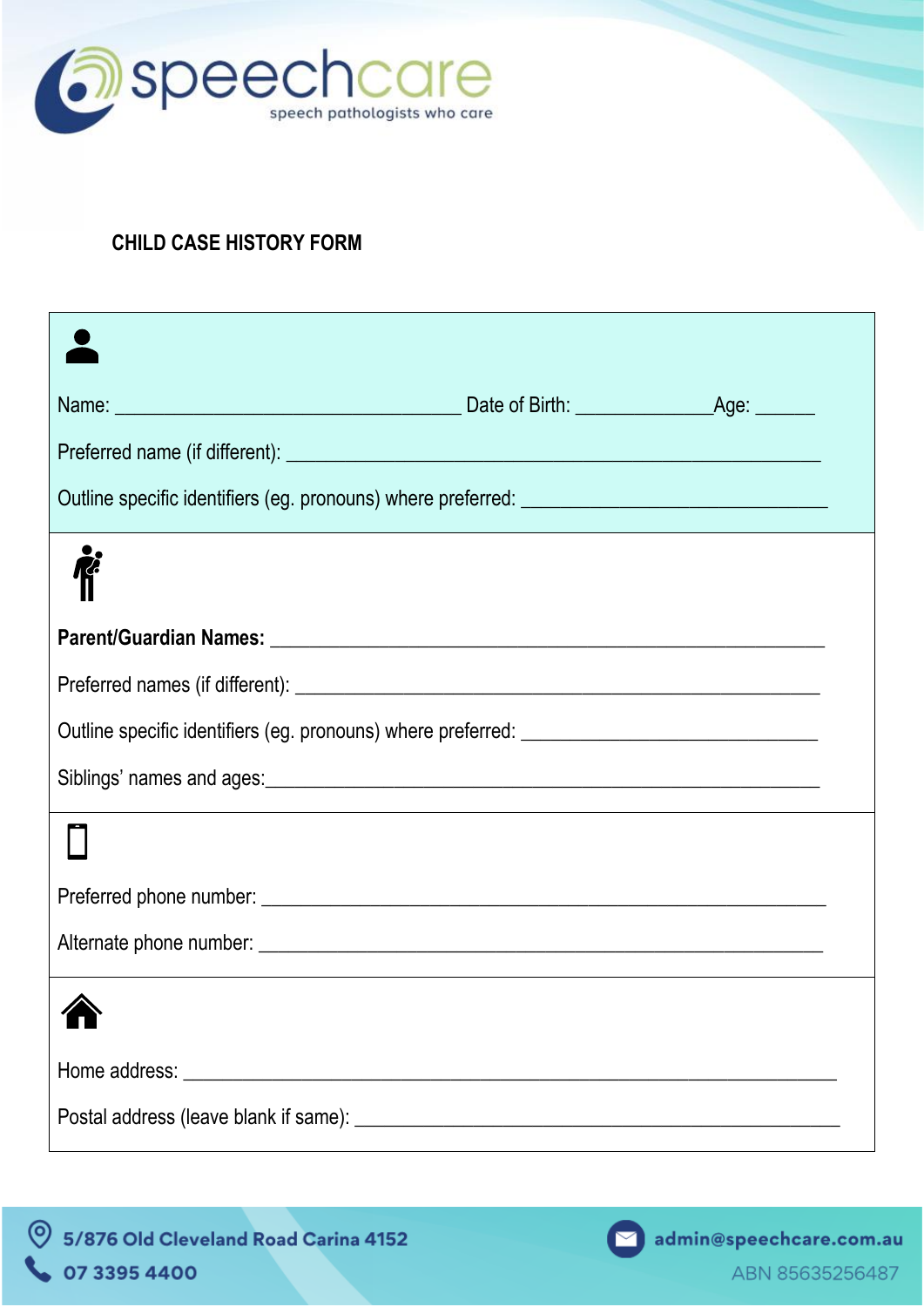| Parent/ Carer/ Next of Kin/ Emergency Contact (please circle those that apply)                                                                                                                                                |  |  |  |
|-------------------------------------------------------------------------------------------------------------------------------------------------------------------------------------------------------------------------------|--|--|--|
| Name: Name: Name: Name: Name: Name: Name: Name: Name: Name: Name: Name: Name: Name: Name: Name: Name: Name: Name: Name: Name: Name: Name: Name: Name: Name: Name: Name: Name: Name: Name: Name: Name: Name: Name: Name: Name: |  |  |  |
|                                                                                                                                                                                                                               |  |  |  |
|                                                                                                                                                                                                                               |  |  |  |
| Do you have private health insurance? Yes [ ]<br>No I                                                                                                                                                                         |  |  |  |
|                                                                                                                                                                                                                               |  |  |  |
| Medical Practitioner/referring doctor (GP/Specialist): _________________________                                                                                                                                              |  |  |  |
|                                                                                                                                                                                                                               |  |  |  |
|                                                                                                                                                                                                                               |  |  |  |
|                                                                                                                                                                                                                               |  |  |  |
|                                                                                                                                                                                                                               |  |  |  |
| Aboriginal or Torres Strait Islander? Yes<br>N <sub>o</sub>                                                                                                                                                                   |  |  |  |
| Do you speak a language other than English at home?<br>Yes<br>No.                                                                                                                                                             |  |  |  |
| If yes, please specify:<br><u> 1989 - Johann John Stein, marwolaethau (b. 1989)</u>                                                                                                                                           |  |  |  |
| How did you hear about us?                                                                                                                                                                                                    |  |  |  |
| <b>Family/Friends</b><br>Other                                                                                                                                                                                                |  |  |  |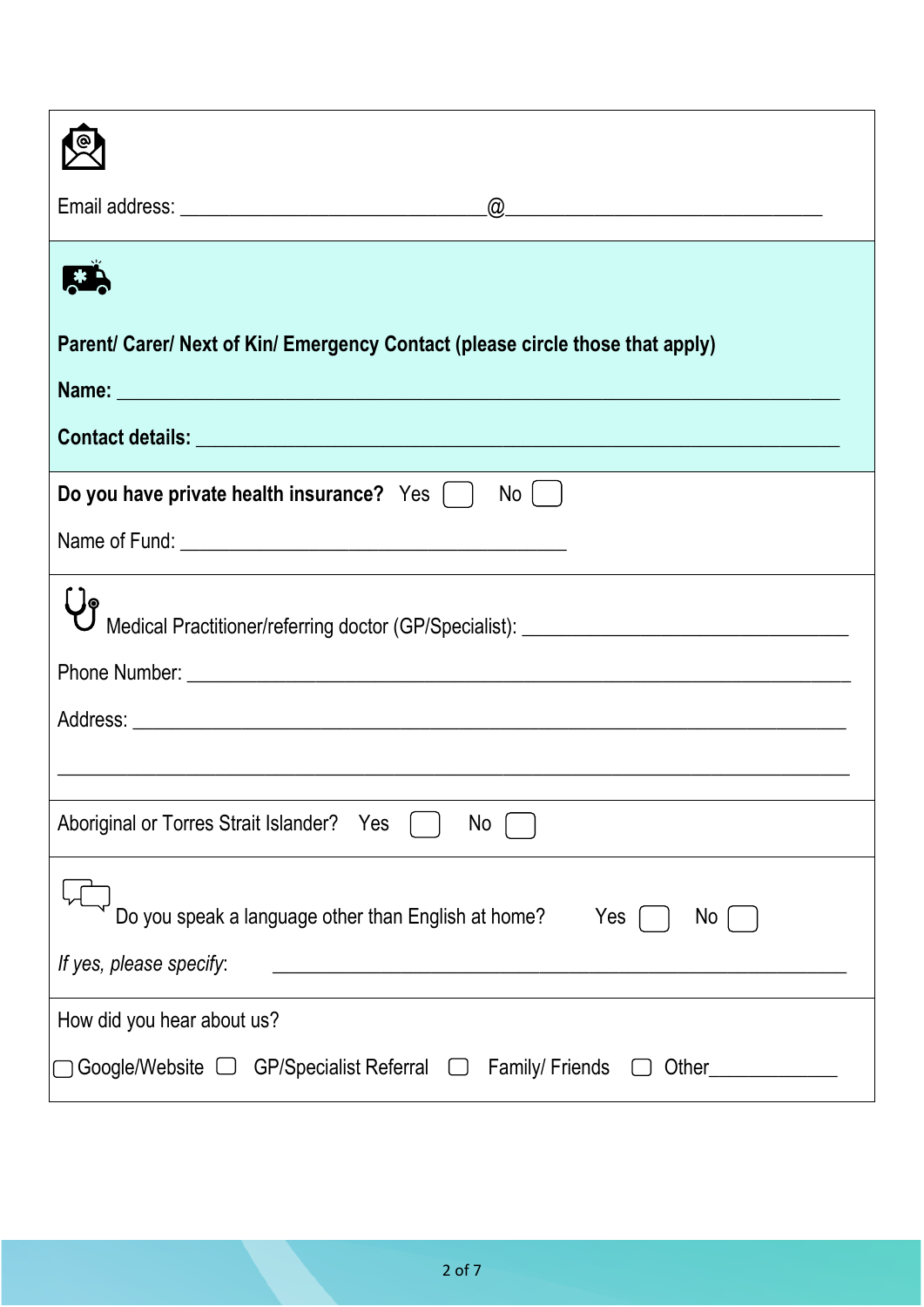| Referral Information                                                                                       |
|------------------------------------------------------------------------------------------------------------|
| <b>Reason for referral:</b>                                                                                |
| Stuttering □ Voice □ Language (Understanding) □ Language (Expressing)                                      |
| Literacy $\bigcap$ Swallowing /Mealtimes $\bigcap$ Social Communication/Play $\bigcap$ Speech difficulties |
| Other (please specify): _________                                                                          |
| Notes:                                                                                                     |
|                                                                                                            |
|                                                                                                            |

| Medical and Developmental History - Please provide copies of relevant medical reports.   |     |           |  |  |
|------------------------------------------------------------------------------------------|-----|-----------|--|--|
| Are there any diagnosed illnesses/disorders?                                             | Yes | No        |  |  |
| If yes, please provide details                                                           |     |           |  |  |
| Were there any difficulties during pregnancy or birth?<br>If yes, please provide details | Yes | <b>No</b> |  |  |
|                                                                                          |     |           |  |  |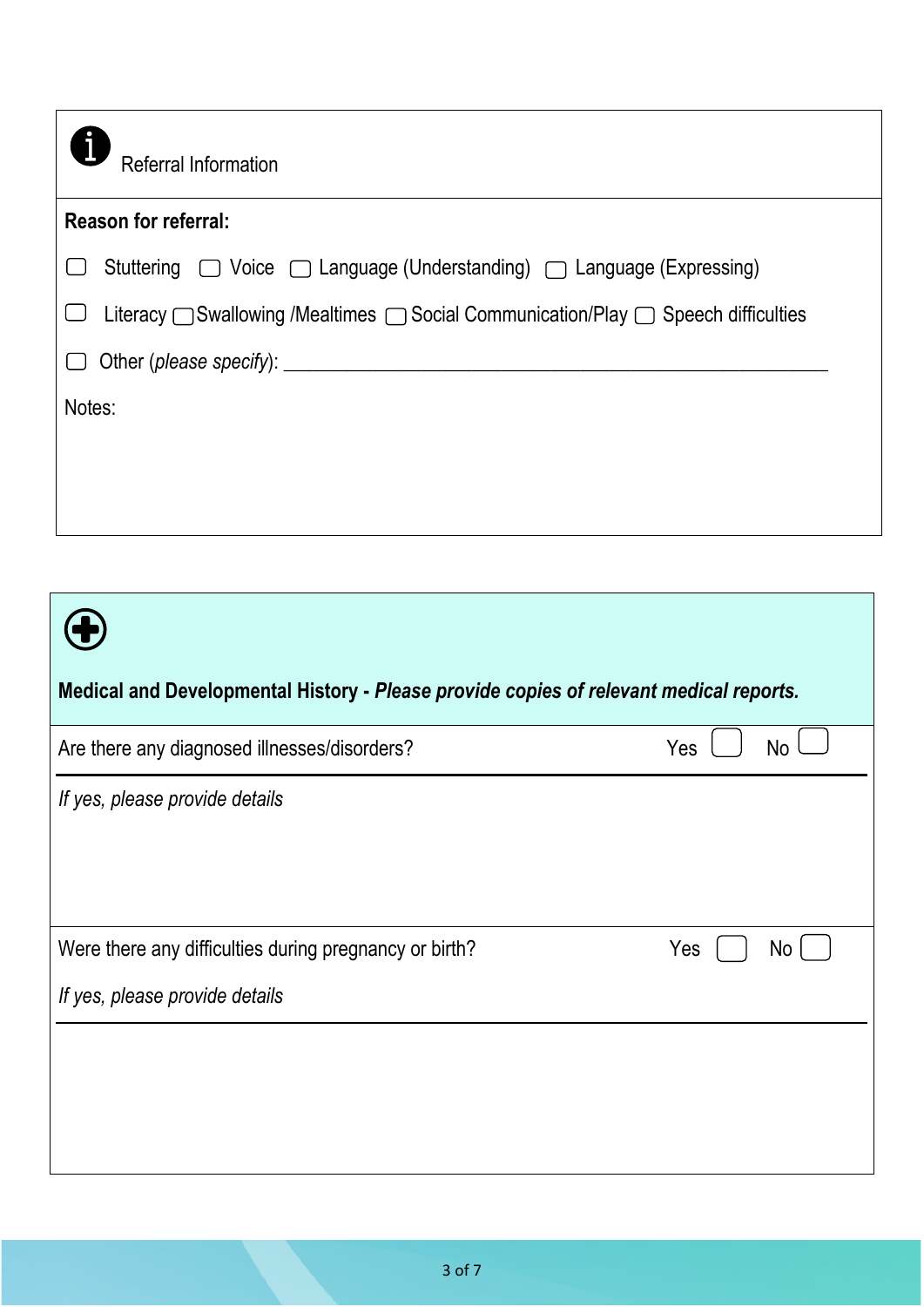| Was your child late to achieve speech/language/play/friendship milestones?<br>Yes<br>No                    |
|------------------------------------------------------------------------------------------------------------|
| If yes, please provide details                                                                             |
|                                                                                                            |
|                                                                                                            |
|                                                                                                            |
| Were there any feeding difficulties during infancy?<br>Yes<br>No                                           |
| If yes, please provide details                                                                             |
|                                                                                                            |
|                                                                                                            |
|                                                                                                            |
| If there a history in your family of speech, language, feeding, social communication or other difficulties |
| related to your concern, please provide details.                                                           |
|                                                                                                            |
|                                                                                                            |
|                                                                                                            |
| Has your child's hearing been tested?<br>Yes<br>No                                                         |
| Is there a history of middle ear infections/known or suspected hearing loss? Yes<br>No                     |
| Please provide latest results and date of hearing test                                                     |
|                                                                                                            |
|                                                                                                            |
|                                                                                                            |
|                                                                                                            |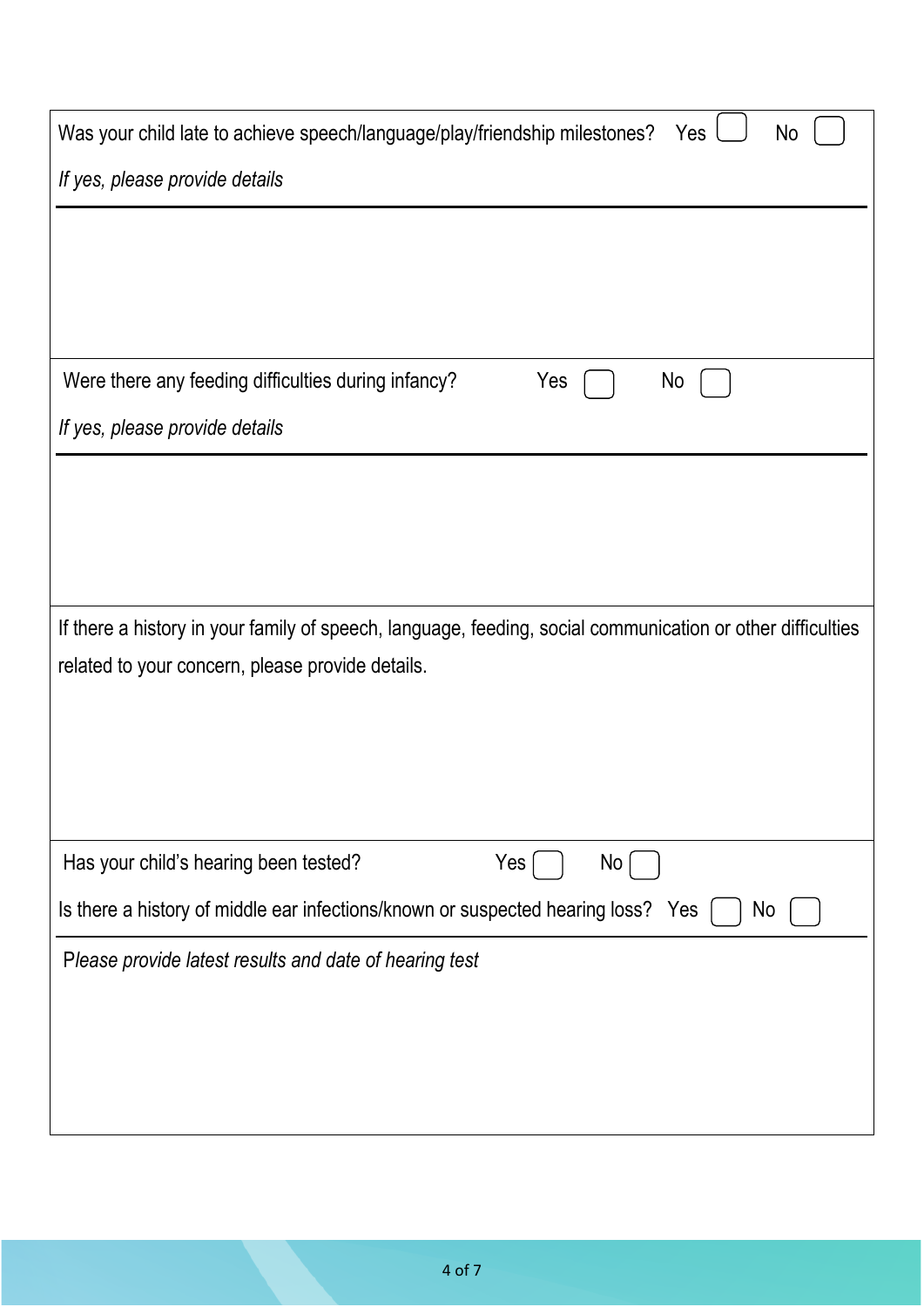| <b>Educational Details</b>                                                                                 |
|------------------------------------------------------------------------------------------------------------|
| <b>Current Educational Setting and Year Group:</b>                                                         |
| School/ teacher:                                                                                           |
| Does your child experience any difficulty relating to other children or adults?<br>Yes $\Box$<br>No        |
| If yes, please provide details-                                                                            |
|                                                                                                            |
|                                                                                                            |
|                                                                                                            |
| <b>Previous Intervention</b>                                                                               |
| Has your child been assessed by a Speech Pathologist or received speech therapy? Yes $\Box$<br>$No$ $\Box$ |
| If yes, please provide details-                                                                            |
|                                                                                                            |
|                                                                                                            |
| Has your child been assessed by another allied health professional ie Psychologist, Physiotherapist,       |
| Occupational Therapist? Yes □ No □                                                                         |
| If yes, please provide details-                                                                            |
|                                                                                                            |
|                                                                                                            |
|                                                                                                            |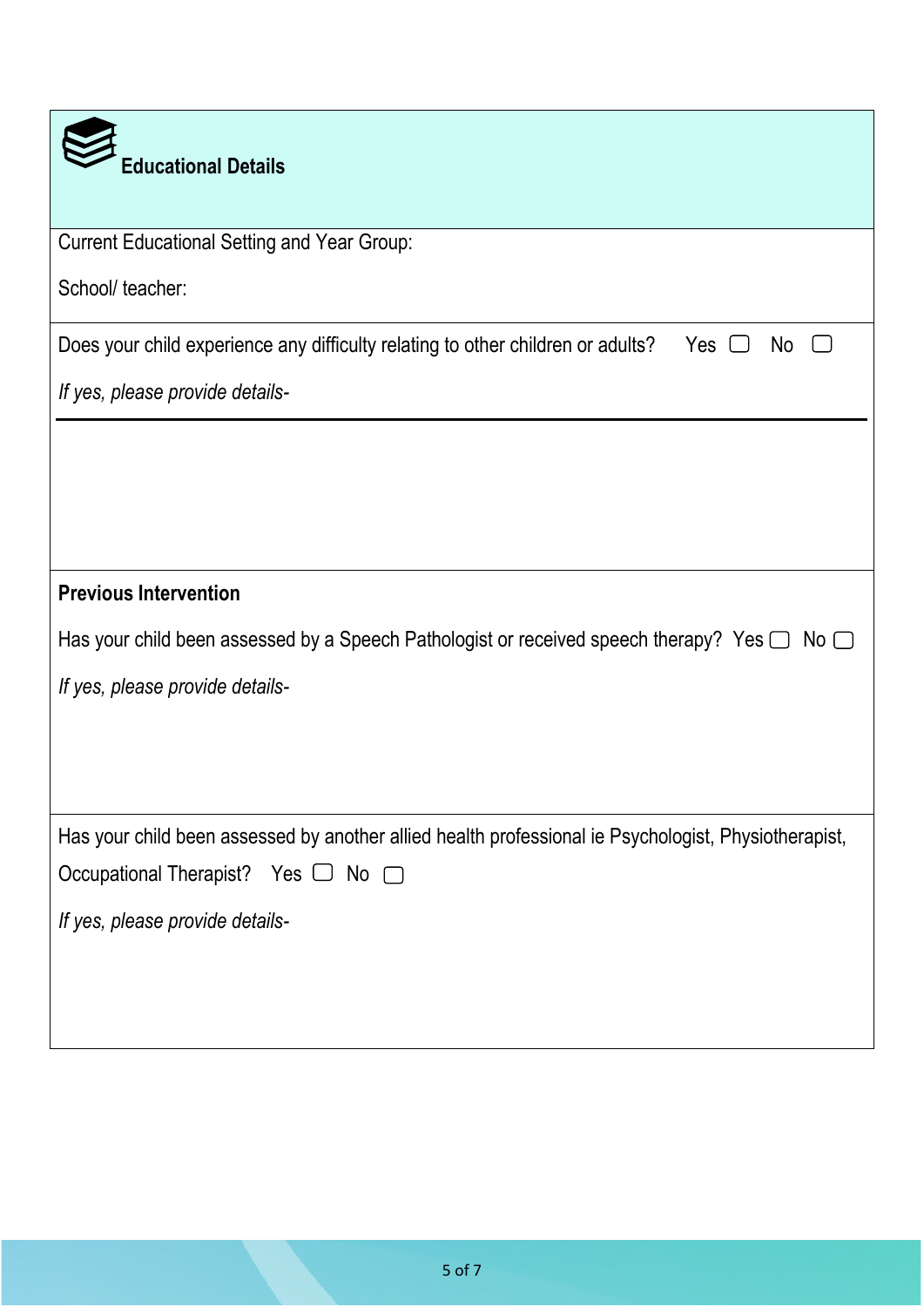## **Consent to Treatment – Client Information**

I understand that if I have any questions or concerns regarding my treatment, I should discuss them with the Speech Pathologist before signing this consent.

I understand that at times, it is important for my clinical information to be shared with other relevant Professionals, such as a GP, a referring Specialist, Teacher/Educator or an Allied Health Professional.

I understand that a minimum of 24hours notice is required for appointment changes or cancellations and that those appointments cancelled or changed with less than 24hours notice may incur a \$50.00 fee.

**I consent to treatment and I consent to the release of my clinical information to other relevant Professionals if required.**

The information I have provided is correct and complete.

| Date: _____________________ |                                                      |  |
|-----------------------------|------------------------------------------------------|--|
|                             |                                                      |  |
|                             |                                                      |  |
|                             |                                                      |  |
|                             | Thank you for taking the time to complete this form. |  |
|                             |                                                      |  |
|                             |                                                      |  |